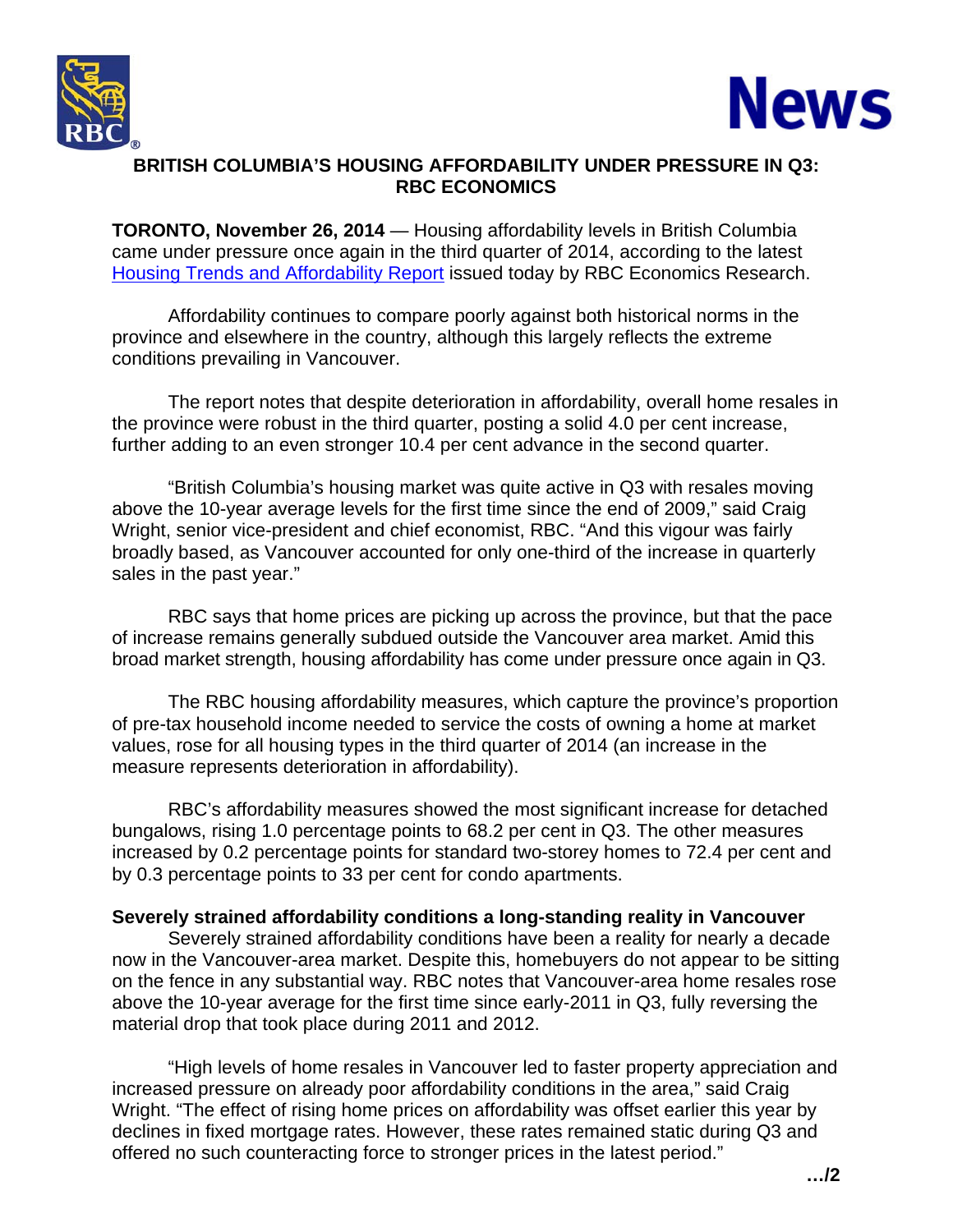RBC's measures for Vancouver increased by 1.6 percentage points to 83.6 per cent for bungalows and 0.4 percentage points to 85.6 per cent for two-storey homes. Condos increased by 0.6 percentage points to 39.7 per cent, coming off of three straight quarters of declines.

RBC's housing affordability measure for the benchmark detached bungalow in Canada's largest cities in the third quarter of 2014 is as follows: Vancouver 83.6 (up 1.6 percentage points from the previous quarter); Toronto 56.3 (up 0.3 percentage points); Montreal 37.0 (down 0.3 percentage points); Ottawa 35.7 (down 0.3 percentage points); Calgary 34.2 (up 0.6 percentage points); Edmonton 31.9 (up 0.2 percentage points).

The RBC Housing Affordability measure, which has been compiled since 1985, is based on the calculated costs of owning a detached bungalow (a reasonable property benchmark for the housing market in Canada) at market value. Alternative housing types are also presented, including a standard two-storey home and a standard condominium apartment. The higher the reading, the more difficult it is to afford a home at market values. For example, an affordability reading of 50 per cent means that homeownership costs, including mortgage payments, utilities and property taxes, would take up 50 per cent of a typical household's monthly pre-tax income.

It is important to note that RBC's measure is designed to gauge ownership costs associated with buying a home at present market values. It is not a representation of the actual costs incurred by current owners, the vast majority of whom have bought in the past at significantly different values than those prevailing in the latest period.

#### **Highlights from across Canada:**

# **[Alberta: affordability remains relatively attractive](http://www.rbc.com/newsroom/_assets-custom/pdf/20141126-ALTA.pdf)**

 As a share of household income, ownership costs are fairly low in Alberta – compared to both long-term and national averages. RBC's third quarter measures for the province climbed by 0.4 percentage points for both bungalows and two-storey homes. The measure for condos eased by 0.2 percentage point, and stands at the lowest level among the provinces.

# **[Saskatchewan: prices decline and affordability improves](http://www.rbc.com/newsroom/_assets-custom/pdf/20141126-SK.pdf)**

• Price declines in the province contributed to a significant improvement in affordability in Q3, especially for bungalows. RBC's measures fell 1.3 percentage points for bungalows (the largest decline in the country), and by 0.4 percentage points for both two-storey homes and condos.

# **[Manitoba: housing largely becomes more affordable](http://www.rbc.com/newsroom/_assets-custom/pdf/20141126-MB.pdf)**

 Affordability conditions largely improved in Q3 in the province, much as it has been the case since the middle of 2013. RBC's measures for bungalows and condos fell by 0.4 percentage points and 0.2 percentage points, respectively. The measure for two-storey homes rose by 0.2 percentage points.